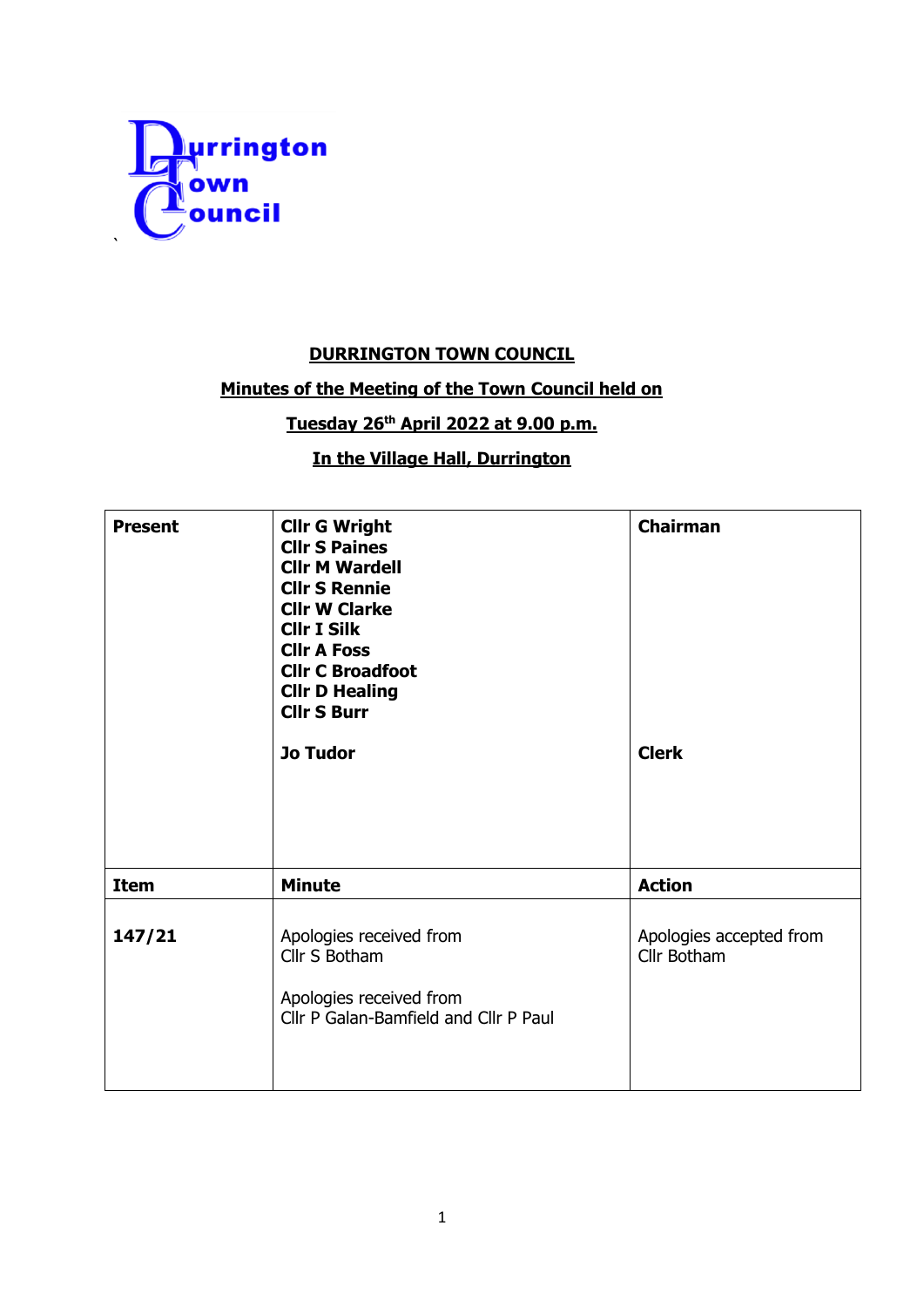| 148/21 | There were no declarations of interest.                                                                                                                     |                          |
|--------|-------------------------------------------------------------------------------------------------------------------------------------------------------------|--------------------------|
| 149/21 | <b>MINUTES</b> - The Town Council RESOLVED<br>to approve the minutes of the Meeting of the<br>Town Council held on the 29th of March<br>2022.               | Clerk to post on website |
| 150/21 | <b>PUBLIC QUESTIONS OR COMMENTS -</b><br>No members of the public were present.                                                                             |                          |
| 151/21 | The Town Council RESOLVED<br>a. The bank reconciliation for<br>the current account for<br>March 2022.<br><b>b.</b> The cheques and debits for<br>March 2022 |                          |